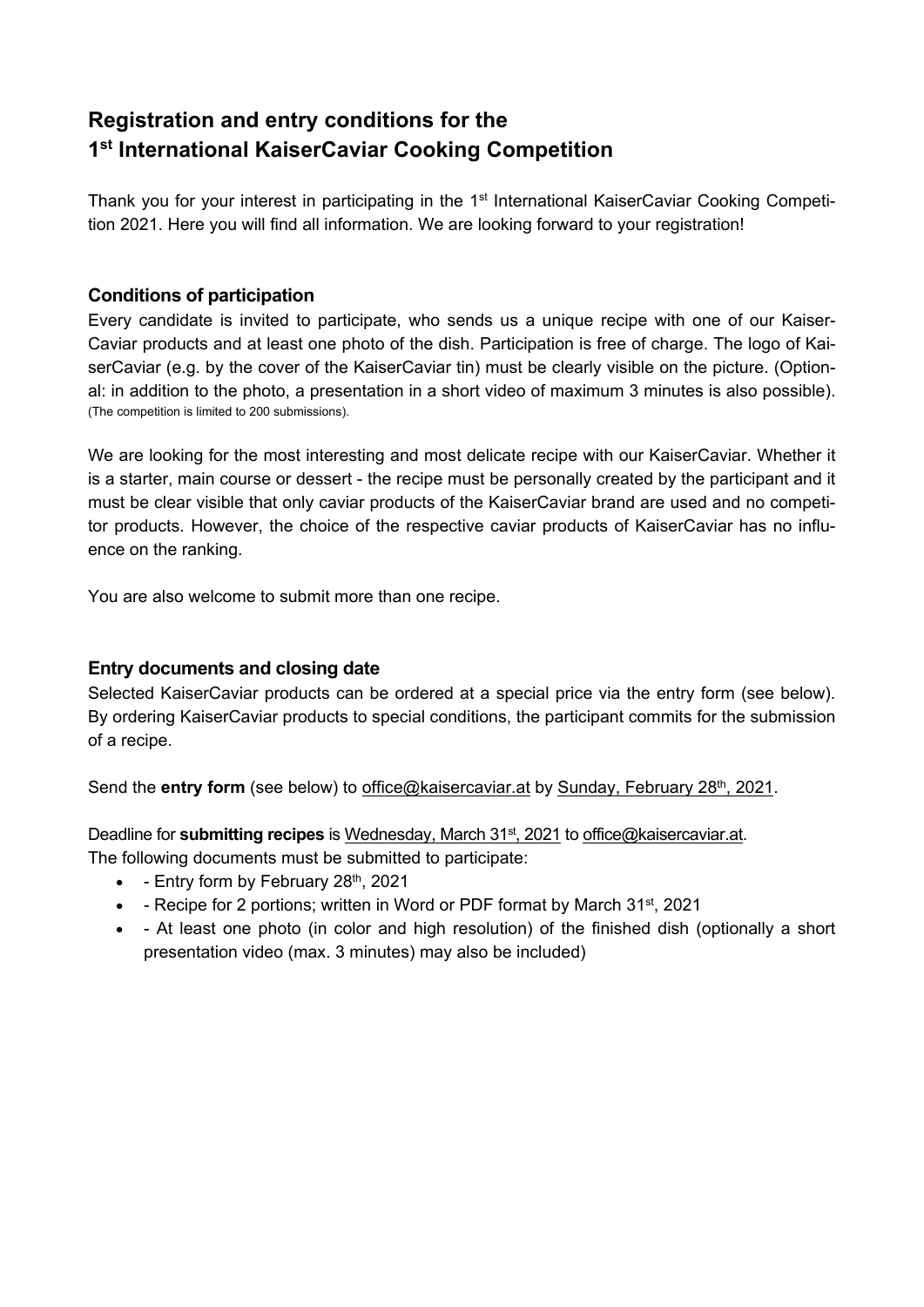

#### **Voting**

The jury will select the three finalists based on the submissions by April 11, 2021.The recipes will be submitted to the jury anonymously. The finalists will be contacted by phone or email. If the organizer fails to contact the finalists after several attempts, the finalists will lose his or her ranking after a one-week period from the first contact.

#### **Prizes**

1st prize: 100g white KaiserCaviar, 900g black KaiserCaviar, KaiserCaviar sparkling wine

The winner may additionally call himself "KaiserCaviar Chef 2021".

2<sup>nd</sup> prize: 500g black KaiserCaviar and KaiserCaviar sparkling wine

3<sup>rd</sup> prize 200g black KaiserCaviar and KaiserCaviar Vodka

The three winners will also receive a trophy in the shape of a sturgeon in gold, silver and bronze.

In addition, the three finalists will be invited to present their winning dishes at the KaiserCaviar Gala in Poland in September 2021 (date and location of the KaiserCaviar Gala will be announced in detail, the organizer reserves the right to change or cancel the gala event, adapted to the valid legal measures).

# **Rights, general conditions and refunding of costs**

For the participation in the competition there is no right to cost refunds of any kind. All products for the preparation of the dishes must be financed by the participant, selected KaiserCaviar products can be ordered at the time of registration upon request. In case of ordering the products of KaiserCaviar with special conditions, the participant commits himself to send in his dish.

Each candidate can participate with one or more submissions of KaiserCaviar recipes. The judging by the jury is final. The legal process is excluded. The submitted recipes including the photos (and videos) belong to the organizer and may be used and published by the organizer free of charge. The same applies to all recordings of the winners and their dishes during their presentation at the KaiserCaviar Gala.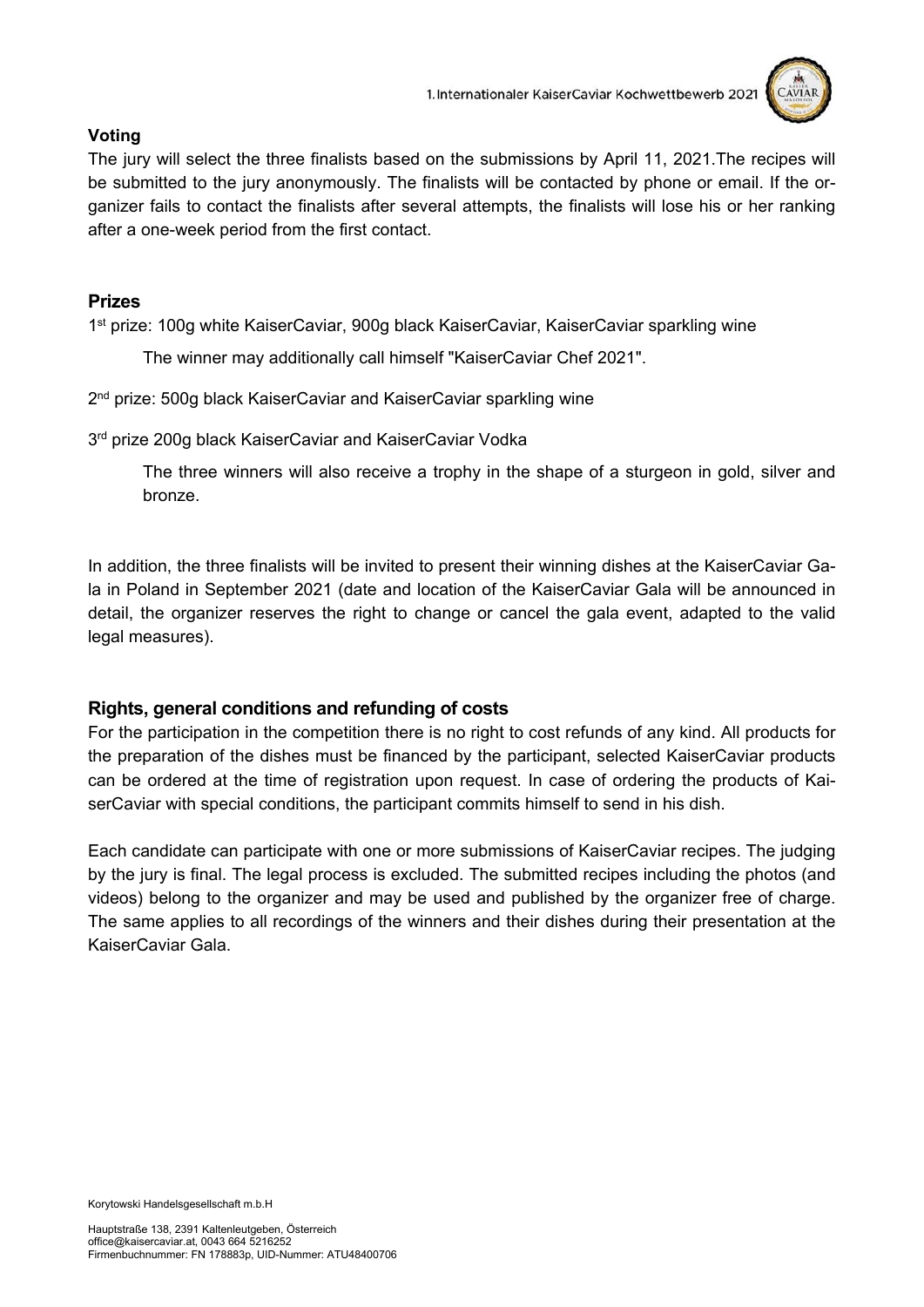

# **Registration for the 1st International KaiserCaviar Cooking Competition 2021**

Send completed **entry form** by email to office@kaisercaviar.at by Sunday, February 28<sup>th</sup>, 2021.

Send **recipe with photo (optionally video)** in Word or PDF format to office@kaisercaviar.at by Wednesday, March 31<sup>st</sup>, 2021.

# **Registration form:**

Short letter of motivation (how did you start cooking, have you participated in competitions before, etc.):

Korytowski Handelsgesellschaft m.b.H